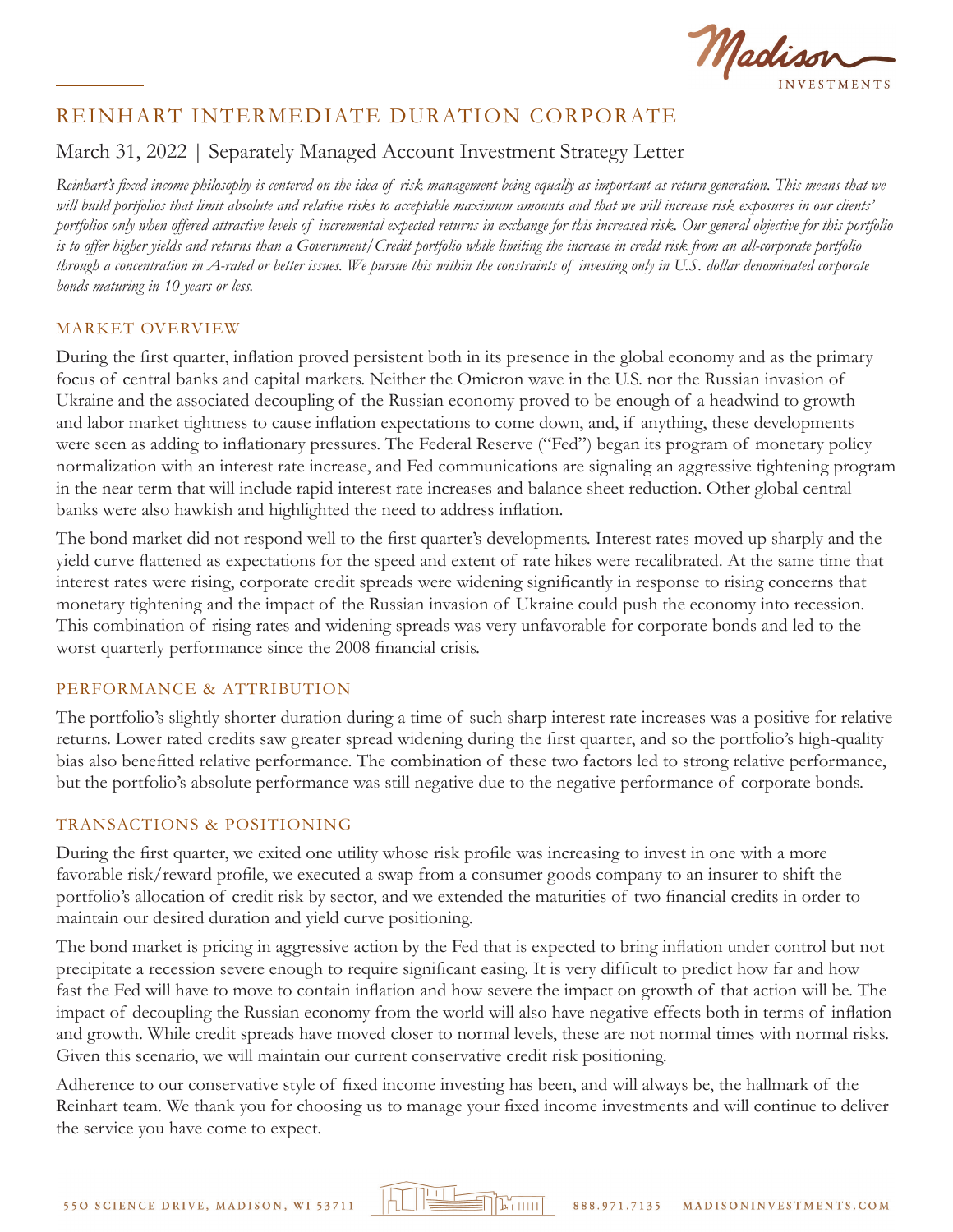Madison

## REINHART INTERMEDIATE DURATION CORPORATE FIXED INCOME

## March 31, 2022 | Separately Managed Account Factsheet

### OUR FIRM

Madison Investments, founded in 1974, is an independent, employee and founder owned investment firm offering investment management and investment advisory solutions headquartered in Madison, Wisconsin. The firm specializes in managing high quality equity and investment-grade fixed income strategies.

## WHY IDC?

Traditionally, investors have accessed the fixed income markets through a broad market strategy with exposure to Treasury, Agency, corporate, mortgage backed, and asset backed securities. There are two main reasons why one may choose to invest in a corporate only bond strategy:

- 1. Income orientated investor investment objective driven
- 2. Tactical asset allocation relative value driven

### THE RESULTS

This approach results in a portfolio that skews to the higher end of the investment grade credit rating scale while maintaining corporate sector weightings more in line with the overall investment grade universe. Over time such a portfolio is expected to result in similar returns to a corporate bond benchmark with less volatility and lower default risk.

## IDC PHILOSOPHY

Maintain a high-quality, well-diversified portfolio of corporate bonds that combine two key attributes:

- 1. Through our credit analysis we believe there is a low risk of default
- 2. Excess expected returns adequate to compensate for any incremental credit risk relative to other investment options

### FIXED INCOME PHILOSOPHY

- High Quality Primarily "A" rated or better.<sup>1</sup>
- Duration Constrained Portfolio duration usually within 10% of the benchmark index.
- Well Structured Predictable cash flows at the portfolio and security levels.
- Highly Liquid Invest in highly liquid bonds, primarily from large issuers with multiple securities across the yield curve.

#### PERFORMANCE

| Trailing Returns (%)                             | <b>QTD</b>         | <b>YTD</b> |         | $1$ -Year <sup>*</sup> |         | $3-Year*$ | $5$ -Year <sup>*</sup> | $10$ -Year* |         | Since<br>Inception*      |
|--------------------------------------------------|--------------------|------------|---------|------------------------|---------|-----------|------------------------|-------------|---------|--------------------------|
| <b>Reinhart Int. Duration Corporate (Gross)</b>  | $-4.54$            |            | $-4.54$ |                        | 1.46    |           | 1.93                   | 2.10        |         | 3.83                     |
| Reinhart Int. Duration Corp. (Net blended fee**) | $-4.60$<br>$-4.60$ |            |         | $-4.15$                | 1.21    |           | 1.68                   | 1.84        |         | 3.56                     |
| Reinhart Int. Duration Corp. (Net 2.25% fee**)   | $-5.09$<br>$-5.09$ |            |         | $-6.05$                | $-0.79$ |           | $-0.33$                | $-0.17$     |         | 1.53                     |
| Bloomberg Intermediate Credit Index              | $-5.07$            | $-5.07$    |         | $-4.05$                | 2.10    |           | 2.47                   | 2.74        |         | 4.44                     |
|                                                  |                    |            |         |                        |         |           |                        |             |         | *Figures are annualized. |
| Calendar Year Returns (%)                        | 2021               | 2020       | 2019    | 2018                   | 2017    | 2016      | 2015                   | 2014        | 2013    | 2012                     |
| <b>Reinhart Int. Duration Corporate (Gross)</b>  | $-1.41$            | 6.29       | 7.36    | 0.72                   | 2.45    | 2.13      | 1.75                   | 3.86        | $-1.06$ | 5.46                     |
| Reinhart Int. Duration Corp. (Net blended fee**) | $-1.65$            | 6.02       | 7.09    | 0.47                   | 2.19    | 1.88      | 1.49                   | 3.60        | $-1.31$ | 5.20                     |
| Reinhart Int. Duration Corp. (Net 2.25% fee**)   | $-3.61$            | 3.93       | 4.98    | $-1.52$                | 0.17    | $-0.14$   | $-0.52$                | 1.55        | $-3.27$ | 3.13                     |
| Bloomberg Intermediate Credit Index              | $-1.03$            | 7.08       | 9.52    | 0.01                   | 3.67    | 3.68      | 0.90                   | 4.16        | $-0.16$ | 8.09                     |

*\*\*Net returns are reduced by two separate annual model fees. The first net return is reduced by a blended model fee which represents the standard fees over time; for periods from 1/1/2004 to current, net returns are reduced by a 0.25% annual model fee, applied monthly; for periods from 7/1/2001 to 12/31/2003, net returns were reduced by a 0.35% annual model fee, applied monthly. The second net return is reduced by an annual model bundled fee of 2.25%, applied monthly. Due to variances between wrap/UMA programs, multiple net returns are presented to show two possible outcomes at different total annual model fee rates. This fee represents a fee charged to clients and combines Madison's management fee plus a maximum advisor fee. Actual fees will vary depending on each individual agreement, so clients should consult their advisor for actual fees. See each entity's Part 2A Disclosure Brochure for more information. Actual returns may vary depending on a particular account's inception date, trading platform and trading discretion. Any differences in the timing of trades may result in various performance outcomes for Madison's separately managed accounts versus model manager accounts.*

*Madison Investment Holdings, Inc. acquired the fixed income management assets of Reinhart Partners, Inc. on June 11, 2021 and now employs the Investment Team that previously managed the assets at Reinhart. The Investment Team manages the assets using substantially the same strategies and objectives as at Reinhart. Performance information dated prior to the purchase reflects that of Reinhart Partners, Inc.*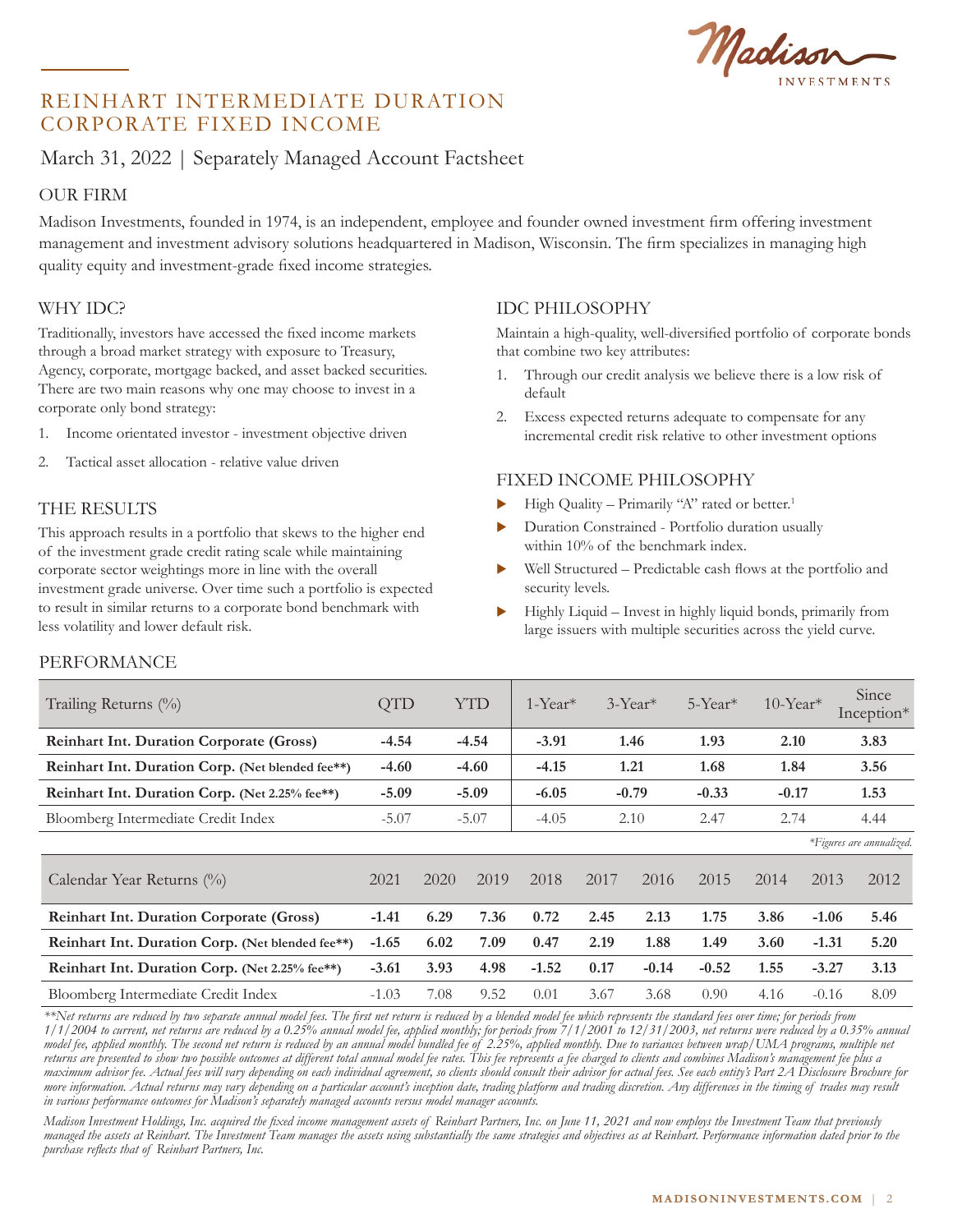Madison

## REINHART INTERMEDIATE DURATION CORPORATE FIXED INCOME

## March 31, 2022 | Separately Managed Account Performance & Characteristics

Portfolio Characteristics may help you understand how the portfolio, taken as a whole, is situated relative to other portfolios or the benchmark. See the *Definitions section on the last page for more details about each metric presented below.*

#### PORTFOLIO DISCIPLINES

- $\blacktriangleright$  Manage portfolio risks
- $\blacktriangleright$  Invest in high quality, investment-grade securities
- $\triangleright$  Diversify across sectors, industries, and issuers

| Asset Allocation $(\%)$  | Reinhart<br><b>IDC</b> | Index |
|--------------------------|------------------------|-------|
| Banking                  | 26.80                  | 29.40 |
| <b>Basic Industry</b>    |                        | 2.20  |
| Brokerage/Asset Managers |                        | 1.59  |
| Capital Goods            | 5.60                   | 5.67  |
| Communications           | 2.80                   | 6.11  |
| Consumer Cyclical        | 2.80                   | 7.64  |
| Consumer Non-Cyclical    | 9.40                   | 12.84 |
| Electric                 | 26.50                  | 5.38  |
| Energy                   | 3.80                   | 6.98  |
| Finance Companies        |                        | 1.96  |
| Insurance                | 13.30                  | 3.53  |
| Natural Gas              |                        | 0.46  |
| <b>REITS</b>             |                        | 3.99  |
| Technology               | 5.60                   | 10.19 |
| Transportation           | 2.80                   | 1.73  |
| Other                    |                        | 0.32  |
| Cash                     | 0.60                   |       |

*Figures may not equal 100% due to rounding.* 

*The "Other" category is partly comprised of legacy composite holdings which may not be indicative of current investment strategy. New account holdings may vary.* 

## REINHART FIXED INCOME TEAM

#### **Michael Wachter, CFA, Portfolio Manager**

Head of Reinhart Fixed Income Industry since 1988 Marquette University - MBA University of Wisconsin - Madison - BA

- X William Ford, CFA, Portfolio Manager & Credit Analyst
- Peter Altobelli, CFA, Portfolio Manager & Credit Analyst
- Douglas Fry, CFA, Portfolio Manager
- X Katherine Doyle, Portfolio Manager & Credit Analyst
- Sarah Molitor, CFA, Portfolio Manager & Credit Analyst
- Adam Lynch, Portfolio Manager & Credit Analyst
- X Ajla Besic, Associate Portfolio Manager & Credit Analyst
- Reece Piotter, Associate Portfolio Manager & Credit Analyst

| Portfolio Characteristics             | Reinhart<br><b>IDC</b> | Index |
|---------------------------------------|------------------------|-------|
| Yield to Worst $(\%)$                 | 2.90                   | 3.31  |
| Wtd. Avg. Quality <sup>2</sup>        | $\mathbf{A}$           | BBB+  |
| Wtd. Avg. Maturity (years)            | 4.49                   | 4.85  |
| Wtd. Avg. Current Yield (%)           | 3.05                   | 3.15  |
| Effective Duration (years)            | 4.05                   | 4.30  |
| Convexity                             | 0.24                   | 0.29  |
|                                       |                        |       |
| Quality <sup>1</sup> Distribution (%) | Reinhart<br><b>IDC</b> | Index |
| AAA                                   | 6.60                   | 0.83  |
| A A                                   | 11.40                  | 6.06  |
| A                                     | 80.90                  | 43.24 |

BBB **0.50** 49.86 Under BBB **--** -- Cash **0.60** --

*Figures may not equal 100% due to rounding.*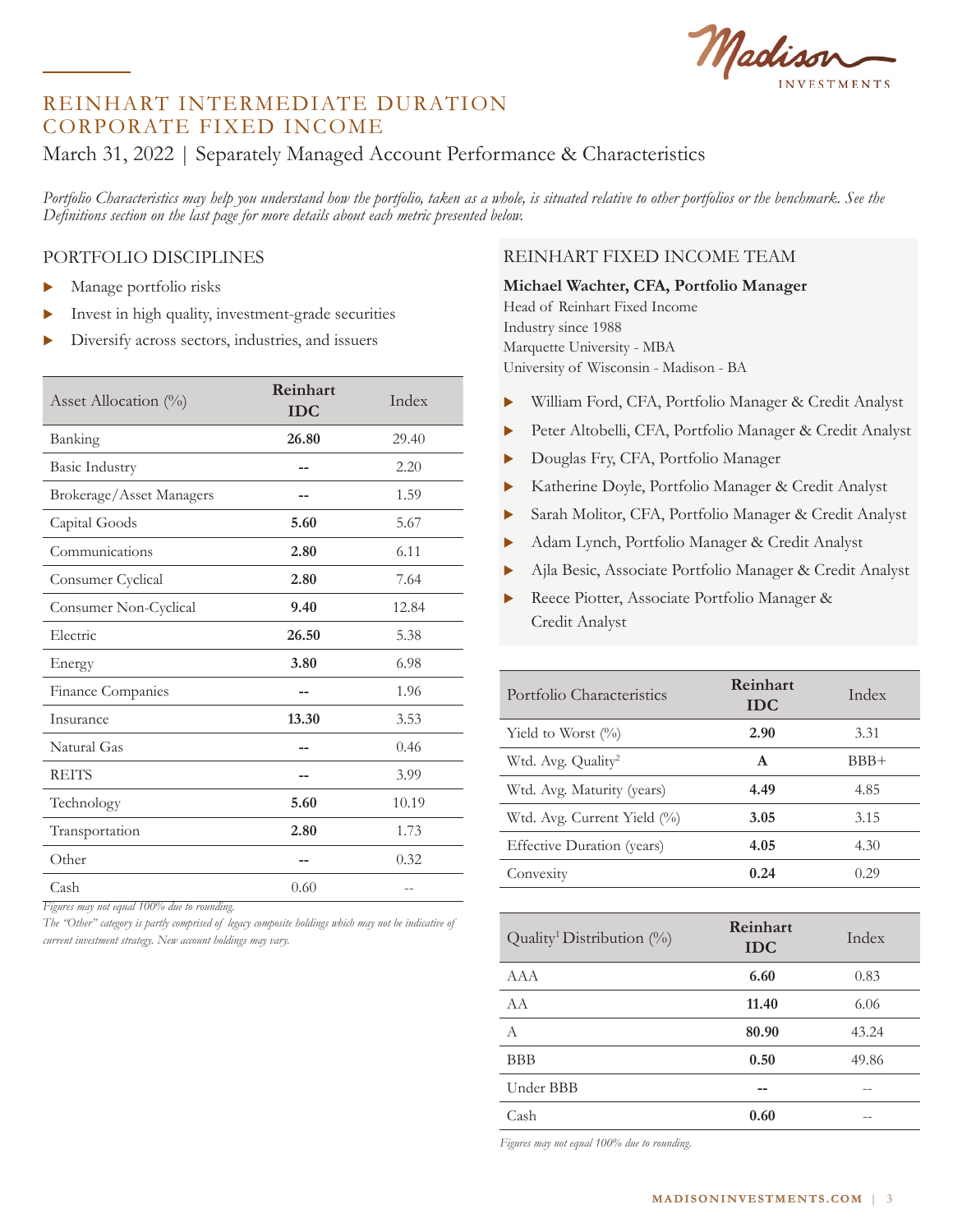#### DISCLOSURES DISCLOSURES

are received from one or more NRSRO (e.g., S&P, Moody's, Fitch, etc.) and converted to the equivalent major rating category commonly utilized by more than one NRSRO. In the event of split rating between NSRSOs, (i.e., when a majority rating cannot be derived), the lower rating is used. Bonds backed by U.S. Government or agency securities are given an implied rating equal to the rating of such securities. Ratings and portfolio credit quality may change over time. Portfolio distributions are rounded to the mearest  $0.1\%$ . 1. Credit quality ratings on underlying securities of the composite

2. This measure is not the result of an assessment of the credit quality of the composite's portfolio by a Nationally Recognized Statistical Rating Agency ("NRSRO") or any other independent  $S<sub>0</sub>$  and  $S<sub>0</sub>$  or any other independent independent independent independent independent independent independent independent in  $S<sub>0</sub>$  or any other independent independent in  $S<sub>0</sub>$  or any other independ quality of the composite's portfolio by a Nationally Recognized Statistical Rating Agency ("NRSRO") or any other independent entity.

The benchmark for this composite is the Bloomberg U.S. Intermediate Credit Index. The index measures the perfor investment grade corporate debt and agency bonds that are dollar denominated and have a remaining maturity of greater than one year and less than ten years. Index information is included merely to show the general trend in the market for the periods indicated and is not intended to imply that the portfolio was similar to the index either in composition or element of risk. The index is unmanaged, and an investment cannot be made directly into an index. Index returns do not reflect the deduction of advisory fees or any other fees or expenses. Index returns reflect the reinvestment of dividends, interest, and other earnings. Intermediate Credit Index. The index measures the performance of investment grade corporate debt and agency bonds that are dollar

\*\*Net returns are reduced by two separate annual model fees. The first net return is reduced by a blended model fee which represents the standard fees<sub>.</sub> *return is reduced by a blended model fee which represents the standard fees*  a 0.25% annual model fee, applied monthly; for periods from 7/1/2001 to 12/31/2003, net returns were reduced by a 0.35% annual model fee, appli *monthly. The second net return is reduced by an annual model bundled fee of* 2.25%, applied monthly. Due to variances between wrap/UMA programs, *2.25%, applied monthly. Due to variances between wrap/UMA programs, multiple net returns are presented to show two possible outcomes at different*  total annual model fee rates. This fee represents a fee charged to clients and combines Madison's management fee plus a maximum advisor fee. Actual f *combines Madison's management fee plus a maximum advisor fee. Actual fees will vary depending on each individual agreement, so clients should consult their advisor for actual fees. See each entity's Part 2A Disclosure Brochure for more advisor for actual fees. See each entity's Part 2A Disclosure Brochure for more*  tion date, trading platform and trading discretion. Any differences in the timing<br>of trades may result in various performance outcomes for Madison's separately *of trades may result in various performance outcomes for Madison's separately managed accounts versus model manager accounts. return is reduced by a blended model fee which represents the standard fees over time; for periods from 1/1/2004 to current, net returns are reduced by a 0.25% annual model fee, applied monthly; for periods from 7/1/2001 to 12/31/2003, net returns were reduced by a 0.35% annual model fee, applied monthly. The second net return is reduced by an annual model bundled fee of 2.25%, applied monthly. Due to variances between wrap/UMA programs, total annual model fee rates. This fee represents a fee charged to clients and combines Madison's management fee plus a maximum advisor fee. Actual fees will vary depending on each individual agreement, so clients should consult their information. Actual returns may vary depending on a particular account's incep- tion date, trading platform and trading discretion. Any differences in the timing of trades may result in various performance outcomes for Madison's separately* 

All or some of the information is presented as "supplemental information" included as part of the GIPS® Report for the Reinhart Intermediate Duration Corporate Fixed Income Composite, which must be included with this material. Rei to "Reinhart IDC" are to that composite and references to inception date refer to performance since 7/1/2001. Year-todate, quarterly and annualized performance figures are consid "preliminary" as of the date of this piece.  $\text{GIPS@}$  is a registered trademark of CFA Institute. CFA Institute does not endorse or promote this organization, nor does it warrant the accuracy or quality of the content contained herein. Composite, which must be included with this material. References to "Reinhart IDC" are to that composite and references to date, quarterly and annualized performance figures are considered "preliminary" as of the date of this piece. GIPS® is a registered

Indices are unmanaged. An investor cannot invest directly in an index. They are shown for illustrative purposes only, and do not represent the performance of any specific investment. Index returns do not include any expenses, fees or sales charges, which would lower performance. would lower performance.

Trailing returns are conside piece. Portfolio data is as of the date of this piece unless otherwise proted. Portfolio data is as of the data is as of the data is as of the date of the date of this piece unless o Trailing returns are considered "preliminary" as of the date of this piece. Portfolio data is as of the date of this piece unless otherwise noted.

All investing involves risks including the possible loss of principal. There can be no assurance the portfolios will achieve their  $T$ 

in the portfolio can increase during times of significant market volatility. The principal risks of investing in the portfolio include: interest rate risk, call risk, risk of default and liquidity risk. As interest rates rise, the prices of bonds fall. Long-term bonds are more exposed to interest-rate risk than short-term bonds. Unlike bonds, bond portfolios have ongoing fees and expenses. Please consult with your financial advisor to determine your risk tolerance and investment objectives. and investment objectives.<br>It should not be assumed that recommendations made in the future investment objectives. The risks associated with an investment

will be profitable or will equal the performance of the securities in this list. It should not be assumed that recommendations made in the future will be profitable or will equal the performance of the securities in this list.

Holdings may vary depending on account inception date, objective, cash flows, market volatility, and other variables. Any securities identified and described herein do not represent all of the securities purchased or sold, and these securities may not be purchased for a new account. There is no guarantee that any securities transactions identified and described herein were, or will be profitable.

Upon request, Madison may furnish to the client or institution a list of all security recommendations made within the past year.

Yield to Worst is the lowest potential yield that can be received on a bond without the issuer actually defaulting. The yield to worst is calculated by making worstcase scenario assumptions on the issue<br>by calculating the returns that would be received if provisions, by calculating the returns that would be received if provisions, including prepayment, call or sinking fund, are used by the issuer. Effective Duration: a measure of a portfolio's interest-rate sensitivity. The longer a portfolio's duration, the more sensitive the portfolio is to shifts in interest rates. Average Maturity: computed by weighting the maturity of each security in the portfolio by the market value of the security, then averaging these weighted figures. Yield to Maturity measures the annual return an investor would receive if they held a particular bond until maturity as of the end of a report period. In order to make comparisons between instruments with different payment frequencies, a standard yield calculation basis is assumed. This yield is calculated assuming semiannual compounding. Portfolio Turnover: a measure of the trading activity in an investment portfolio—how often securities are bought and sold by a portfolio. The range represents the typical turnover of the portfolio. Convexity: the measure of the curvature, or the degree of the curve, in the relationship between bond prices and bond yields.

"Madison" and/or "Madison Investments" is the unifying tradename of Madison Investment Holdings, Inc., Madison Management, LLC ("MAM"), and Madison Investment Advisors, LLC ("MIA"), which also includes the Madison Scottsdale office. MAM and MIA are registered as investment advisers with the U.S. Securities and Exchange Commission. Madison Funds are distributed by MFD Distributor, LLC. MFD Distributor, LLC is registered with the U.S. Securities and Exchange Commission as a broker-dealer and is a member firm of the Financial Industry Regulatory Authority. The home office for each firm listed above is 550 Science Drive, Madison, WI 53711. Madison's toll-free number is 800-767-0300. is  $800 - 767 - 0300$ . tradename of Madison Investment Holdings, Inc., Madison Asset Management, LLC ("MAM"), and Madison Investment Advisors, LLC ("MIA"), which also includes the Madison Scottsdale office.

Any performance data shown represents past performance. Past performance is no guarantee of future results.

n<br>Non-deposit investment products are not federally insured, involve investment risk, may lose value and are not obligations of, or guaranteed by, any financial institution. Investment returns and principal value will fluctuate.

This report is for informational purposes only and is not intended as an offer or solicitation with respect to the purchase or sale of any  $\alpha$  security. security. security.